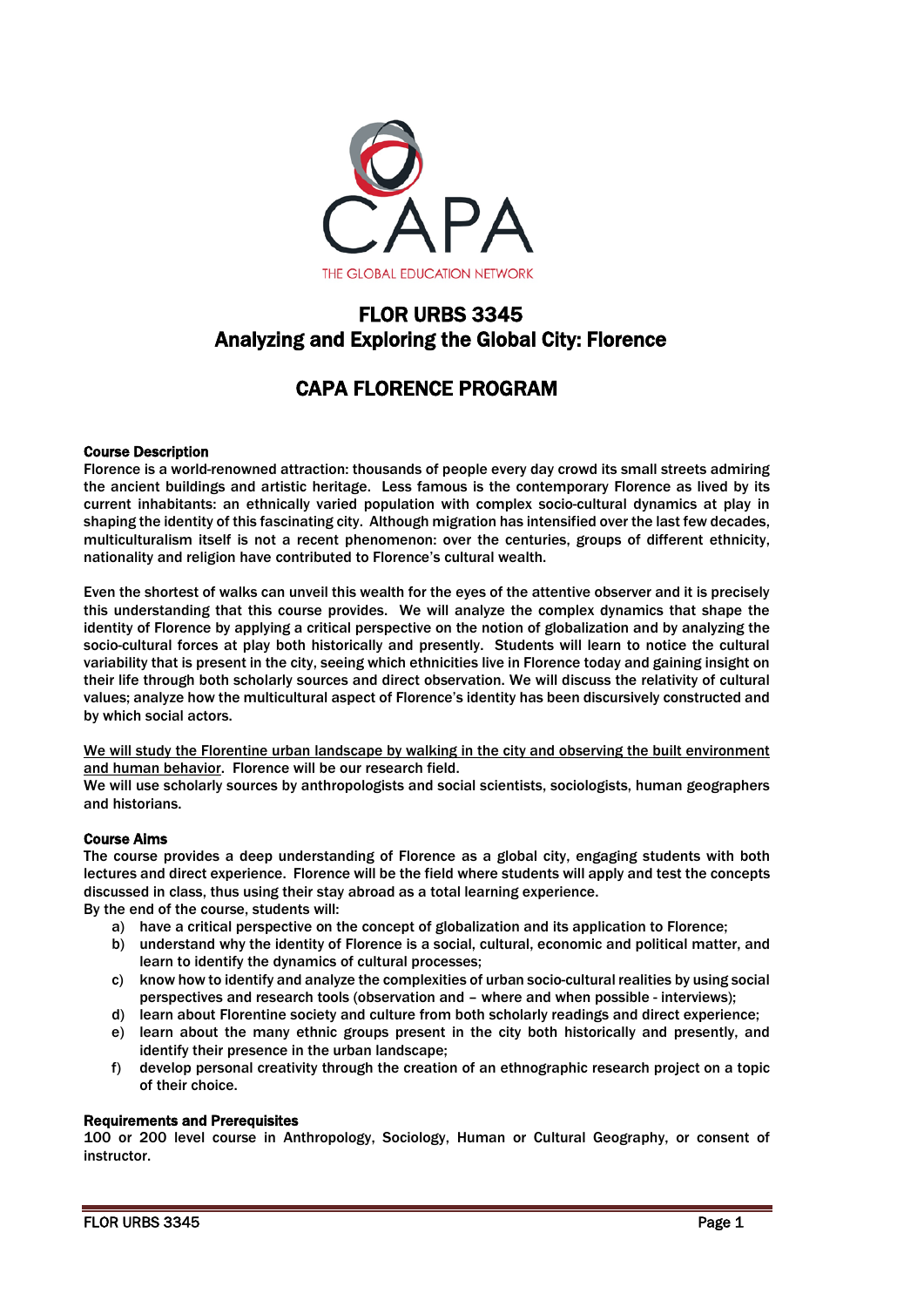## Learning outcomes

At the end of the course, students should be able to:

- identify, define, and solve problems related to cultural differences;
- locate and critically evaluate cultural knowledge;
- master social scientific terminology, theory, and research methods;
- understand the diverse philosophies and food cultures across societies, with a special focus on contemporary Florence;
- communicate effectively, accounting for the cultural variability of all parties involved in the communication;
- gain skills for effective citizenship and life-long learning.

## Developmental Outcomes

Students should demonstrate: responsibility & accountability, independence & interdependence, goal orientation, self-confidence/humility, resilience, appreciation of differences, and tolerance of ambiguity.

## Class methodology

Students will have the opportunity to listen to lectures aided by visual material and to learn directly about Florence through guided out-of-class exercises (shown as: \*\*\*WALK-AND-WORK\*\*\* in class scheduled below) that will involve observing both the urban landscape and human behavior.

Lectures are the dynamic discussion of both readings and the Professor's personal research. Taking notes is fundamental because each lecture covers much more material than is in the readings. Moreover, lessons involve a great deal of practical activities, which constitute key learning moments; for this reason, during all out-of-class exercises students are required to take notes. Lectures are designed to supplement the readings (you cannot find in a book all the topics we will discuss in class, which will be included in the exams), so please always come to class having read the assigned readings.

Students will be helped in studying the subject and working on their projects; the Professor will repeat important concepts, use the blackboard for key-terms, definitions and names, and make direct reference to their own research experience to provide depth and understanding.

Exams will consist of questions and short essays on the material covered in class: lectures, readings and fieldwork.

#### Fieldtrips and expenses:

N/A

## Student Responsibilities

Refer to the *Academic Handbook* for a complete outline of all academic policies. This page contains a summary only.

## **Attendance**

CAPA has a mandatory attendance policy. Students are also expected to participate actively and critically in class discussions, and the participation portion of the class will be graded accordingly. Students must read assignments BEFORE the class, and come in on time. Attendance is mandatory and is taken at the beginning of every class. Unauthorized absence from class will result in a reduction of the final grade and ultimately in a F for the course.

#### Unexcused absences

The instructor for the course may lower the student's participation grade based on the number of absences. For custom programs, some will follow our absence policy (like when CAPA sponsors visa) and some will not; see academic director for details.

## Excused absences

Any student seeking to be excused from class on the ground of a verifiable illness (i.e. doctor's note) or a family emergency, must email the DAA [\(greverdito@capa.org\)](mailto:greverdito@capa.org) in advance of their class. The CAPA staff will then email the relevant Faculty member. Note that calling the CAPA Center (055-2466439) is acceptable only if you do not temporarily have access to the internet. An e-mail is still required as quickly as you can get access to the internet again. If a doctor's note is written to excuse a student from class, the student cannot use that time for personal travel. Please note: excused absences will NOT be granted to accommodate visiting friends or family. Students absent due to extenuating circumstances that have been approved by the Director of Academic Affairs in advance of the missed class, including family emergency or verifiable health-related incapacity, remain responsible for meeting all class requirements. Faculty shall offer such students reasonable assistance in making up missed work (e.g. share handouts).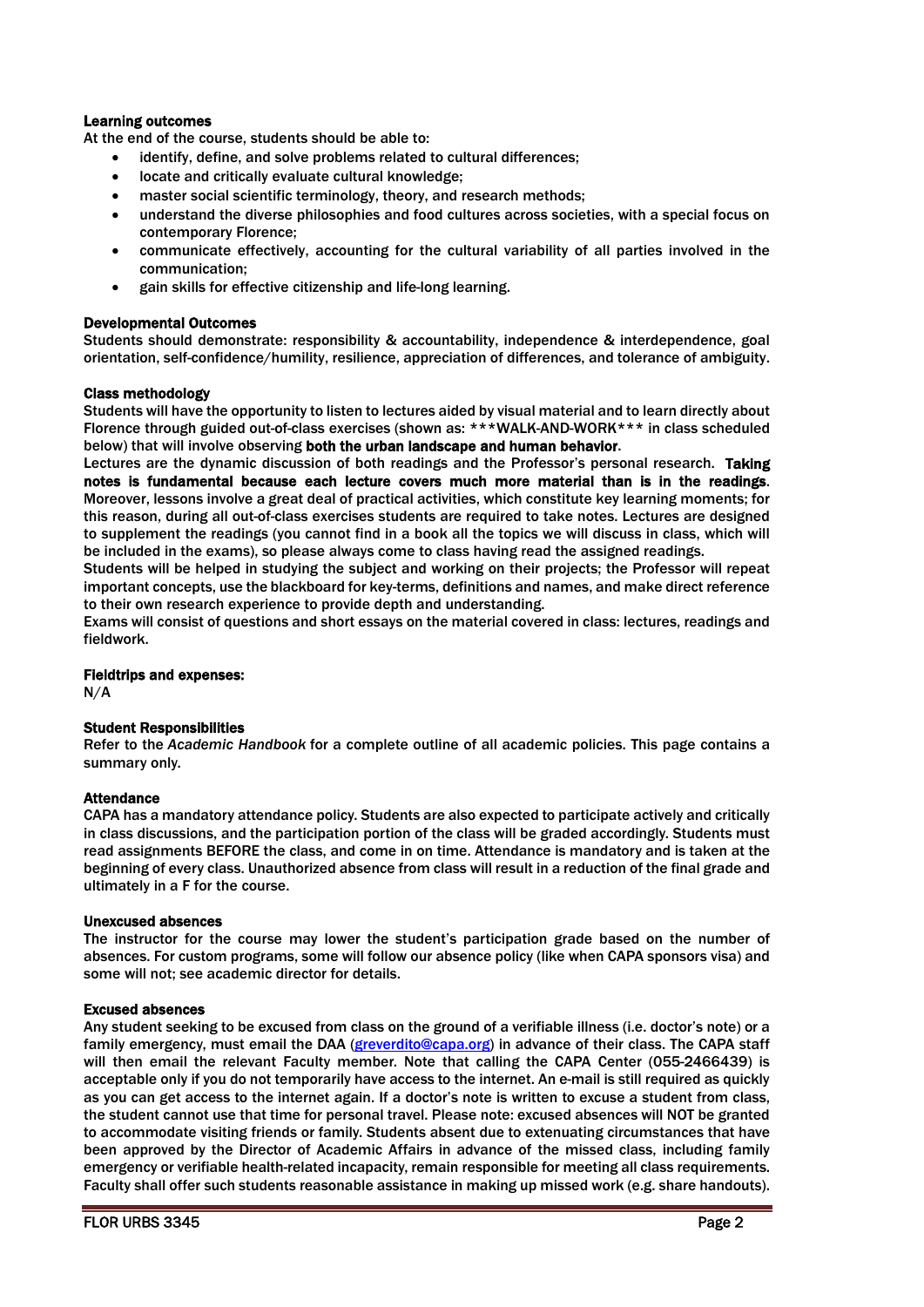## Class Participation

Participation is a vital part of your grade: students are expected to participate orally in seminars and in online forums and discussions in a critical and evaluative manner; to interact with the faculty and fellow students with respect and tolerance; and to actively engage in discussion. Derogatory or inflammatory comments about the cultures, perspectives or attitudes of others in the class will not be tolerated.

#### Academic Integrity

The faculty expects from you, the student, a high level of responsibility and academic honesty. Because the value of an academic course depends upon the absolute integrity of the work done by the student, it is imperative that a student demonstrates a high standard of individual honor in his or her scholastic work and class behavior. Plagiarism and cheating will result in dismissal from the program. See the Handbook of CAPA Academic Policies for more information and resources on plagiarism.

#### Use of electronic equipment in class

All devices such as laptops, I-pods, I-pads, netbooks, notebooks and tablets, smartphones, cell phones, etc. are NOT allowed unless you have express permission from the faculty or you have been instructed to do so. If you require an accommodation to use any type of electronic equipment, inform the Director of Academic Affairs or the Resident Director at the beginning of Term.

#### Late Submission

Late submission of papers due, projects, journal entries, pieces of homework and portfolios is only permitted with prior approval. A request must be made to the relevant Faculty member no later than two days prior to the due date. Late submission without prior approval will result in a full alpha grade penalty. In either case, work cannot be submitted after feedback has been provided to the rest of the class on the relevant assessment or one week after thedue date whichever comes first, after which point a grade of F will be given for the assessment.

#### Behavior during Examinations

During examinations, you must do your own work. Unless specifically instructed by the lecturer or instructor, talking during an exam is not permitted, nor may you compare papers, copy from others, or collaborate in any way. Any failure to abide by examination rules will result in failure of the exam, and may lead to failure of the course and disciplinary action.

## Evaluation Forms Process

Mid term and End of term evaluation forms will be submitted electronically: before the final written exam students will be accompanied in groups by a CAPA staff member to the computer room and there they will submit their evaluation forms online.

| <b>Grade Breakdown and Assessment of Learning Outcomes</b> |                                 |         |                    |  |
|------------------------------------------------------------|---------------------------------|---------|--------------------|--|
| <b>Learning Outcomes</b>                                   | <b>Assessment task</b>          | Grade % | <b>Due Date</b>    |  |
| $a)$ , b), c), d)                                          | <b>Class participation</b>      | 10%     | Weekly             |  |
| a), b), d)                                                 | Mid-term exam                   | 20%     | Week 6             |  |
| $a)$ , $b)$                                                | Fieldnotebook assignment        | 20%     | Week 13            |  |
| $c)$ , $e)$ $f)$                                           | Field Research and Presentation | 30%     | <b>Weeks 11-12</b> |  |
| a), b), c), d), e)                                         | Final Exam                      | 20%     | Week 14            |  |

## Overall Grade = 100%

| <b>DESCRIPTOR</b>                    | <b>ALPHA</b> | <b>NUMERIC</b> | <b>GPA</b> | <b>REQUIREMENT/EXPECTATION</b>                                                                                                                                                                                                                                                                                    |
|--------------------------------------|--------------|----------------|------------|-------------------------------------------------------------------------------------------------------------------------------------------------------------------------------------------------------------------------------------------------------------------------------------------------------------------|
| Outstanding<br>(High<br>Distinction) | А            | $93+$          | 4.0        | Maximum grade: In addition to description for grade "A-", the student<br>shows detailed understanding of materials about which he or she can<br>show independent analytical ability. This means the ability to question<br>an issue from different perspectives and evaluate responses in an<br>objective manner. |
| <b>Excellent</b><br>(Distinction)    | А-           | $90 - 92$      | 3.7        | Student shows understanding of literature beyond the textbook/class<br>hand-outs/class notes, and the work shows a high level of independent<br>thought, presents informed and insightful discussion and demonstrates<br>a well-developed capacity for evaluation.                                                |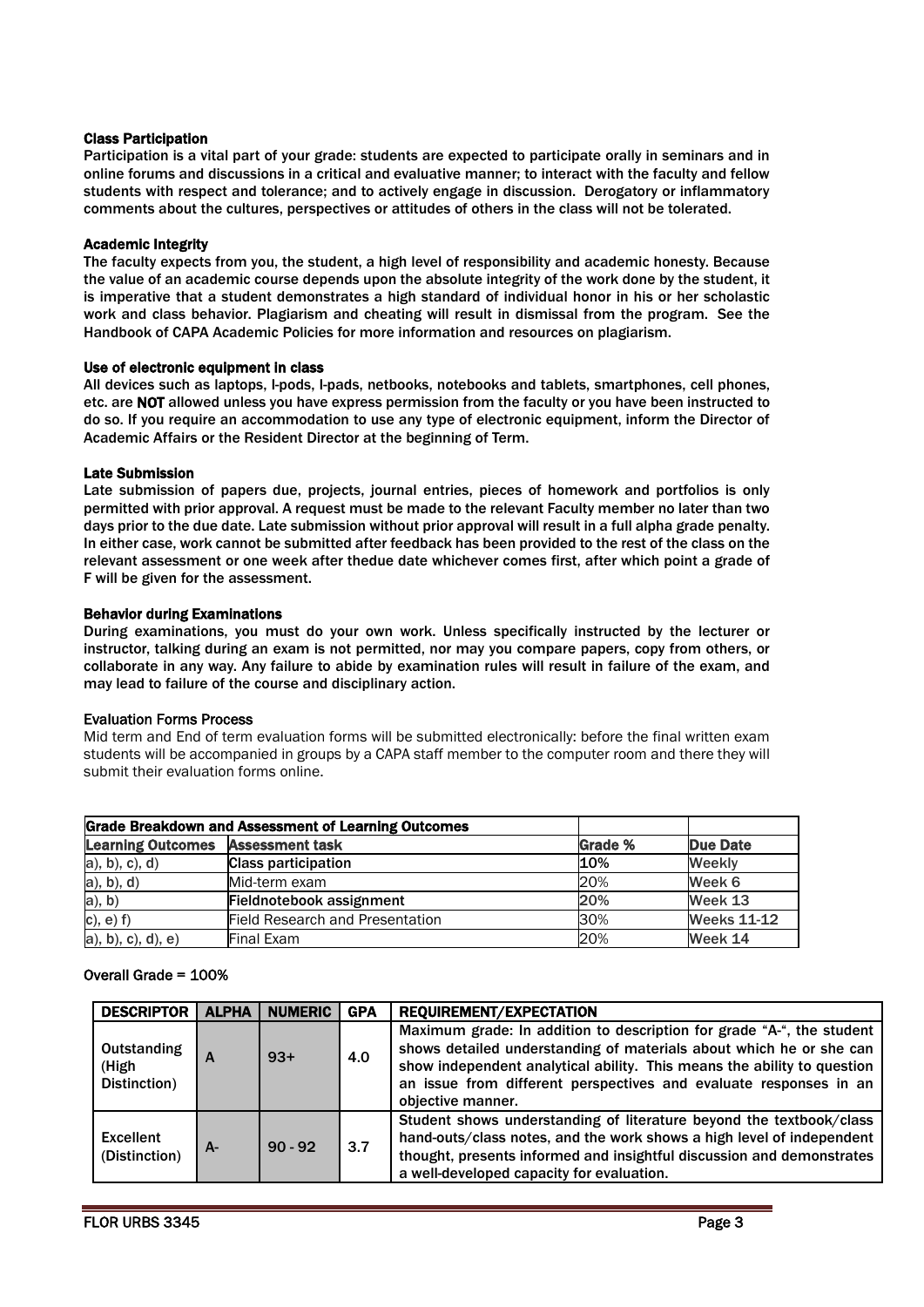| Very good<br>(High Credit)                      | $B+$        | $87 - 89$        | 3.3            | Shows evidence of a capacity to generalise from the taught content, or<br>the material in literature, or from class lectures in an informed<br>manner. Also, the work demonstrates a capacity to integrate personal<br>reflection into the discussion and an appreciation of a range of different<br>perspectives. |
|-------------------------------------------------|-------------|------------------|----------------|--------------------------------------------------------------------------------------------------------------------------------------------------------------------------------------------------------------------------------------------------------------------------------------------------------------------|
| Good<br>(Credit)                                | B           | $83 - 86$        | 3.0            | The work is well organised and contains coherent or logical<br>argumentation and presentation.                                                                                                                                                                                                                     |
| Good<br>(Credit)                                | $B -$       | $80 - 82$        | 2.7            | Student shows understanding of literature beyond the textbook and/or<br>notes, and, there is evidence of additional reading.                                                                                                                                                                                       |
| Average<br>(Good Pass)                          | $C+$        | 77-79            | 2.3            | The work demonstrates a capacity to integrate research into the<br>discussion and a critical appreciation of a range of theoretical<br>perspectives. Also, the work demonstrates a clear understanding of the<br>question and its theoretical implications and demonstrates evidence of<br>additional reading.     |
| Adequate<br>(Pass)                              | $\mathbf c$ | $73 - 76$        | 2.0            | Shows clear understanding and some insight into the material in the<br>textbook and notes, but not beyond. A deficiency in understanding the<br>material may be compensated by evidence of independent thought and<br>effort related to the subject matter.                                                        |
| <b>Below</b><br>Average<br>(Borderline<br>Pass) | $C -$       | 70-72            | 1.7            | Shows some understanding of the material in the textbook and notes. A<br>deficiency in any of the above may be compensated by evidence of<br>independent thought related to the subject matter.                                                                                                                    |
| Inadequate<br>(Borderline<br>Fail)              | $D+$        | $67 - 69$        | 1.3            | Fails to show a clear understanding or much insight into the material in<br>the textbook and notes                                                                                                                                                                                                                 |
| Poor<br>(Fail)                                  | D           | $60 - 66$        | $0.7 -$<br>1.0 | Besides the above for D+, student has not shown interest or engagement<br>in the class work or study.                                                                                                                                                                                                              |
| Poor<br>(Fail)                                  | F           | 50 <sub>60</sub> | $\mathbf 0$    | Shows little or no understanding of any of the material                                                                                                                                                                                                                                                            |
| Incomplete                                      |             |                  |                | Please see CAPA policy in the Faculty Handbook.                                                                                                                                                                                                                                                                    |

## Tests, Quizzes & Exams

Submission Policy for Assignments

Assignments are accepted in either hard or electronic copy. Hard copies are to be submitted at the start of the class period in which they are due. Electronic copies must be received as word document attachments to [adrianobonc@yahoo.com](mailto:adrianobonc@yahoo.com) by the start of the class period in which they are due.

## Fieldnotebook Assignment:

Your stay abroad is a GREAT occasion to learn about Italian society and culture while you are experiencing it directly; it is also an amazing opportunity for personal growth. The course is designed to help you make the most out of your semester in Italy with assignments that help you notice more of your surroundings and understand with greater depth what is happening around you. TAKE ADVANTAGE OF THIS POSSIBILITY!

o The fieldnotebook assignment research counts for a total 20% of your final grade.

- o WHAT IS IT? It is a notebook you should use to take note of your experience of Italian/Florentine society and culture, with a focus on the many themes we discuss in class. You should take this notebook always with you, recording experiences and observations as they occur; include anything that you notice: paste newspaper clips, photos, small objects…anything! Anthropological research begins with very small, everyday things – so do not be afraid that something is "too mundane" or not worthy of being recorded: everything is important for a social scientist!
- $\circ$  You will be graded on the effort you put in experiencing Florentine society and culture by doing anything you can, such as observing and interacting with people, observing the city, buying local newspapers and magazines, buying food at the market, eating at a *lampredotto* stand, and dutifully recording everything as it happens.
- O LATE WORK not accepted for any reason.<br>
O If you are ABSENT on Week 13 you will re
- If you are ABSENT on Week 13 you will receive a partial credit ONLY IF your Field notebook reaches me nonetheless by the end of that class; credit percentage will be evaluated caseby-case. If I do not receive your field notebook by the end of that lesson, you will get an F for this Assignment.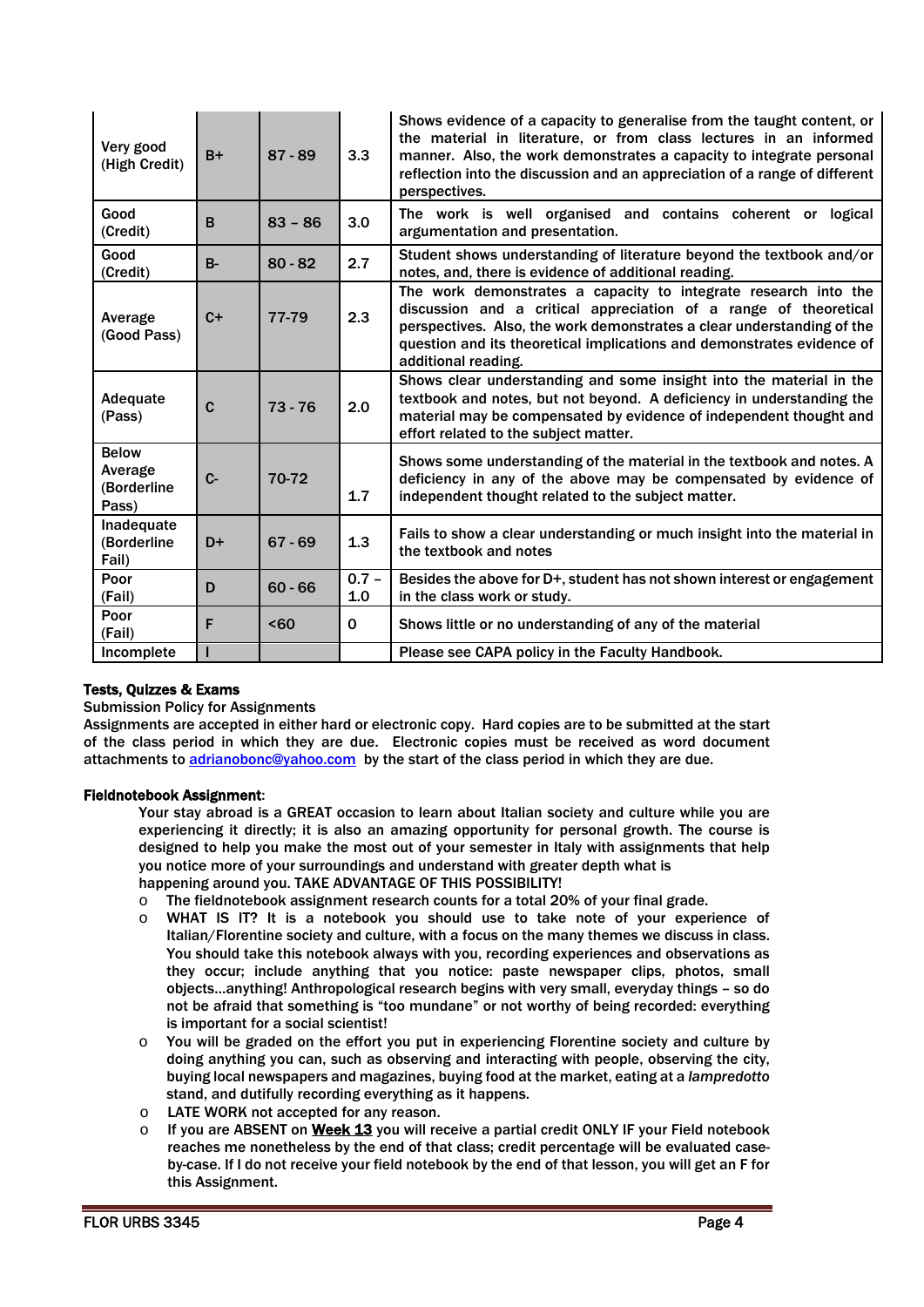#### Essay:

- $\circ$  Description: Beginning with Week 8, we will walk outside class to carry out a small ethnographic research study in different suburbs of Florence. I will assign to each student or small group of students a distinct neighborhood to walk and analyze according to the theories reviewed in class during the previous weeks. The field research must include the written proof of your direct experience of Florence. The essay will be an accurate description of your first hand observations of the built environment and – if feasible – of your interactions with people in Florence, your personal thoughts and intuitions, along with those concepts/theories/ideas from lectures and readings that can be usefully connected to your observations.
- o Sources: A major source for your essay is your experience and your ethnographic engagement with the city. Your online reader is a set of additional sources for your essay, and it includes readings that I have selected for you to use autonomously throughout the semester. You will probably find in the reader some texts that address the theme you selected for your field research; nonetheless, consider that you must also autonomously find extra academic sources and use them. I can help with that, as it is difficult to find academic sources on Florence.
- o Deadlines: By either Week 11 or 12 you will present your research to the class (average length: appx 10 minutes for single presentations or longer time according to the number of students for group presentations), in the format of either a slide presentation or of any other visual aid (pictures, short videos, online blogs with vids, etc.)
- $\circ$  Length: hard copy or electronic format of the essay is due by the day of the class presentation. Individual Research papers must be appx. 7-8 pages. PLEASE NOTE: for field study carried out in groups, papers should still be individually identifiable for single sections each student has taken care to develop. Handwritten papers are not accepted.

The mid-term exam (Week 6)consists of questions with short open answers (approx. 60 minutes) covered until that point in class and in the readings assigned at home.

The final exam (Week 14) consists of questions with short open answers (approx. 60 minutes) covered until that point in class and in the readings assigned at home.

#### **Textbook**

An online course reader is available for this course. It can be downloaded (in each single reading) in PDF directly from CANVAS.

The following required readings are in the reader:

"Analyzing the Global City", Anthony Gristwood and Mike Woolf.

"Geographies" AND "Imagined Italies", from Italian Cultural Studies: An Introduction, ed. by David Forgacs and Robert Lumley, pp. 14-16.

"Some Foreign Views of Italy" , John Haycraft.

"The Construction of Italianness in *A Room with a View*", Elisabetta Girelli.

"Molto, Ma Buono?" from In *Around the Tuscan Table: Food, Family, and Gender in Twentieth- Century Florence* by Carole Counihan, Pp. 177-195. New York: Routledge, 2004.

"Florentine Diet and Culture" , Carole Counihan.

"Inferno", Dan Brown (at least the first chapters dedicated to Florence, appx 200 pages\_

"The Dan Brown Phenomenon", Matthew Schneider-Mayerson.

"Positive and Negative Urban Tourist Crowding: Florence", Monika Popp

'Albanian Immigrants in Italy: Migration Plans, Coping Strategies, and Identity Issues' by Kosic, Ankica and Anna Triandafyllidou in *Journal of Ethnic and Migration Studies* 29(6):997-1014, 2003 .

"Italophilia meets Albanophobia: Paradoxes of Asymmetric Assimilation and Identity Processes Among Albanian Immigrants in Italy", by Russell King and Nicola Mai, Ethnic and Racial Studies, 32(1), Jan. 2009, pp. 117-138.

# Suggestions for extra Reading

# Highly recommended for individual project research and background information:

Bull, Martin J. Contemporary Italy: A Research Guide. Westport, Ct: Greenwood Press 1996.

Forgacs and Lumley, eds. Italian Cultural Studies. An Introduction. 1996, OUP, NY.

Jones, Tobias 2003: The Dark Heart of Italy. An Incisive Portrait of Europe's Most Beautiful, Most Disconcerting Country, North Point Press.

Mammone and A. Veltri (eds.): Italy Today. The Sick Man of Europe. Routledge 2010.

#### Carole Counihan's work – an anthropologist who did fieldwork in Florence for thirty years: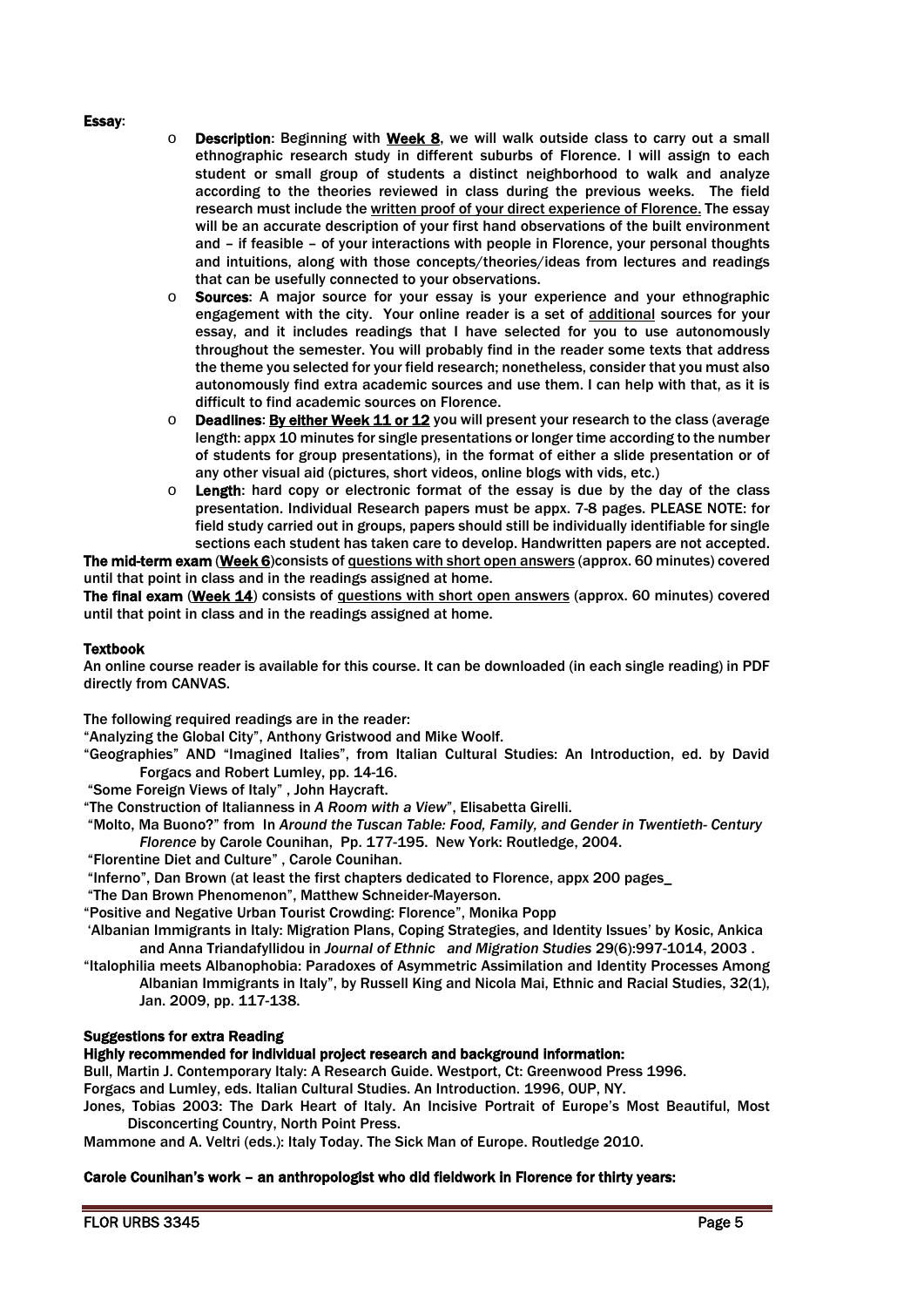Counihan, Carole Food and Culture. A Reader. 1997, Routledge, NY.

Counihan, Carole The Anthropology of Food and Body. Gender, Meaning and Power. 1999, Routledge. Counihan, Carole Around the Tuscan Table. Food, Family and Gender in 20th cent. Florence. 2004.

#### On Florence and Italy, with a special focus on food cultures, locality and globalization:

Jilliann R. Cavanaugh, 2007: "Making salami, producing Bergamo: the transformation of value", in Ethnos, 72(2), 149-172.

Janet Chrzan, 2004: "Slow food: what, why, and to where?", in Food, Culture & Society, 7(2), 116-132. Jeff Pratt, 2007: "Food values. The local and the authentic", in Critique of Anthropology, 27(3), 285-300, Sage, London.

## Online:

<http://wikimapia.org/#lang=it&lat=43.780018&lon=11.240044&z=13&m=b> <http://www.firenzetoday.it/mappa/tipo/incidenti/> (in Italian) <http://hiddenflorence.org/> <http://library.nothingness.org/articles/all/all/display/2> <http://mentalmaps.info/>

## Library and research facilities

Students are encouraged to use only scholarly sources for their research papers. There are two libraries where students can do academic research: one in the Florence CAPA premises, and one at the British Institute.

The Florence CAPA Library is being currently developed and implemented with books specific to all the courses, and it is a good starting point for all research. It is open according to the CAPA Centre opening times (that is Mon/Thu 8.15-18.30 and Fridays 8.15-15.00.

The British Institute Library, on the other hand, has the largest collection of English-language books in Italy, and thus constitutes an invaluable resource for the in-depth analysis of specific topics that students are generally required to perform for their essays. Moreover, CAPA students have the unique opportunity of getting a British Institute card for free, making research even easier. The British Institute Library has got a very easy-to-access on line catalogue at the following URL:

<http://www.britishinstitute.it/en/library/harold-acton-library.asp>

## Assessment of Learning Outcomes

- Students will be able to recognize, describe, and interpret examples of the impact of globalization in the urban environment through the examination of written texts and their exploration and analysis of the urban environment.
- Students will be able to reflect on the differences and similarities within their student community and between their home and host environments and be able to describe and interpret these through their writing.
- Students will be able to understand concepts of privilege, and inequality in urban environments as well as develop a greater appreciation of cultural differences and respond accordingly through their writing.

| Week 1 | <b>FLORENCE AND GLOBALIZATION: AN INTRODUCTION</b>                                                                                                                                                                         |  |  |  |  |  |
|--------|----------------------------------------------------------------------------------------------------------------------------------------------------------------------------------------------------------------------------|--|--|--|--|--|
|        | Introduction to the course.<br>Methodological tips for urban exploration.<br>What do we mean by "Global" City?                                                                                                             |  |  |  |  |  |
|        | A short intro to the history of Italy and Florence.<br>The construction of cultural stereotypes.<br>The British travelers on the Italian Grand Tour.<br>The impact of Grand Tour travel literature on Florence's identity. |  |  |  |  |  |
|        | Readings (required for next class):<br>"Geography" AND "Imagined Italies", David Forgacs and Robert Lumley<br>"Engaging the Self and the City: Theory and Method in Urban Studies".<br><b>Anthony Gristwood.</b>           |  |  |  |  |  |

#### Week by week breakdown of academic calendar: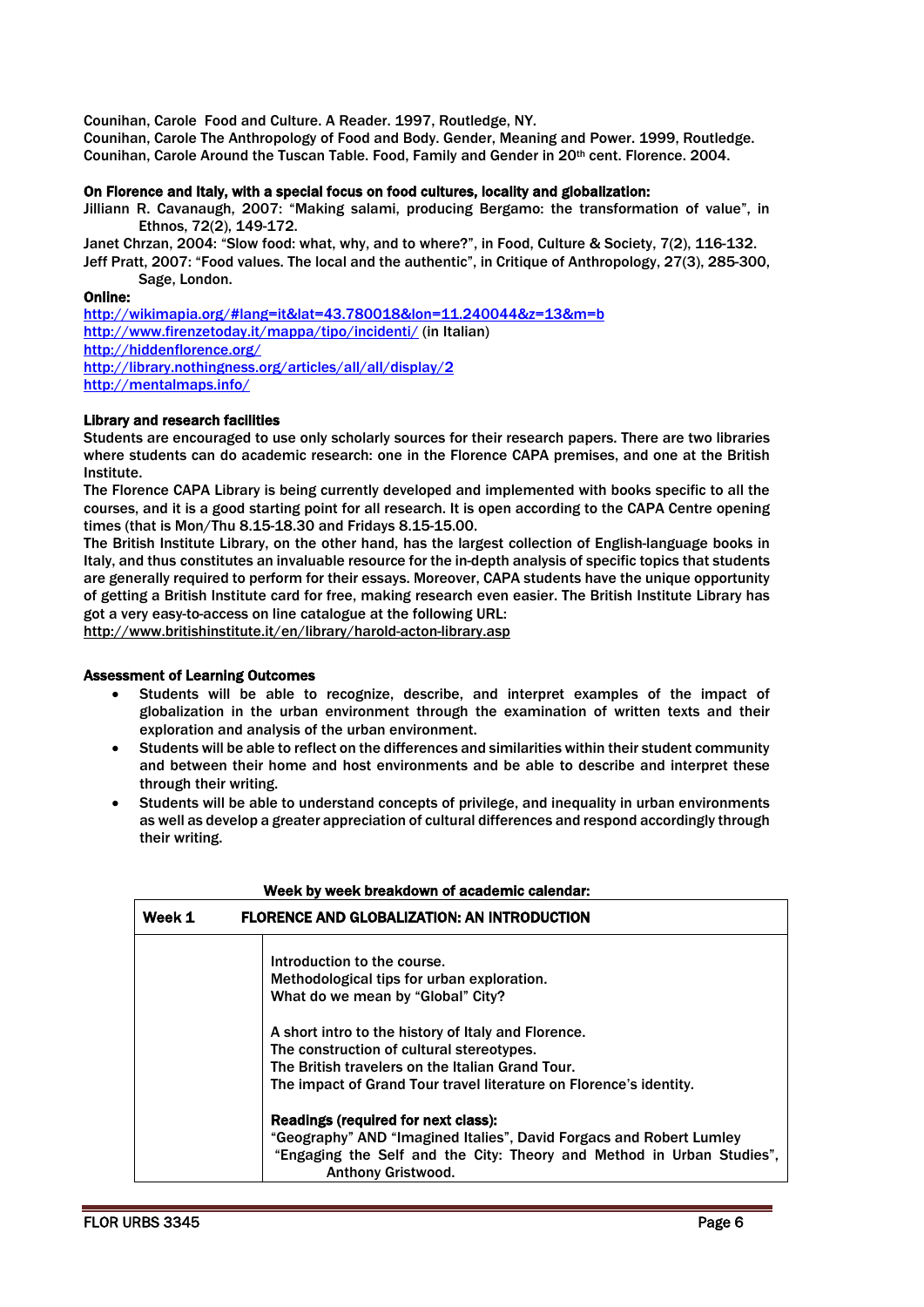|        | "Some Foreign Views of Italy", John Haycraft.<br>+ handouts                                                                                                                                                                                                                                                                                                                                                                                                                                                                                                                                                                 |
|--------|-----------------------------------------------------------------------------------------------------------------------------------------------------------------------------------------------------------------------------------------------------------------------------------------------------------------------------------------------------------------------------------------------------------------------------------------------------------------------------------------------------------------------------------------------------------------------------------------------------------------------------|
|        | <b>FLORENCE FROM THE ORIGINS TO THE 'CRADLE OF RENAISSANCE'</b>                                                                                                                                                                                                                                                                                                                                                                                                                                                                                                                                                             |
|        | The History of Florence from its foundation to Renaissance.<br>A Roman military camp over an Etruscan settlement.<br>Urban development and Population throughout the centuries.<br>Architecture, City layout, Ethnicity and more.<br>A Global City now or then?<br><b>Readings:</b><br>Handouts + web links indicated on CANVAS                                                                                                                                                                                                                                                                                             |
| Week 3 | MAPPING POWER IN FLORENCE + WALK-and-WORK                                                                                                                                                                                                                                                                                                                                                                                                                                                                                                                                                                                   |
|        | Florence is a lot more than just the 'Cradle of Renaissance".<br>We will first review the urban expansion of Florence at the time the City<br>became national capitol of Italy (1865-70). This political event brought to<br>drastic interventions in the urban layout such as the demolishment of the<br>city walls, the constructions of new boulevards and the relocation of major<br>infrastructures, to name a few.<br>We will then walk to some relevant areas close to CAPA to verify these main<br>changes of the urban landscape, as visible signs of the national political<br>power and influence over the City. |
|        | <b>Readings:</b><br>Handouts + web links indicated on CANVAS                                                                                                                                                                                                                                                                                                                                                                                                                                                                                                                                                                |
| Week 4 | <b>MAPPING ETHNICITY IN FLORENCE + WALK-and-WORK</b>                                                                                                                                                                                                                                                                                                                                                                                                                                                                                                                                                                        |
|        | Italy. From a country of emigrants to a country of immigrants.<br>We will first review of the history of Italian migration and of the factors that<br>affected the arrival of many different ethnic groups to Italy and Florence.<br>We will analyze the main ethnic groups that live in Florence:<br>ethnic communities in the socio-geographical urban texture;<br>$\circ$<br>their socio-economic contribution to the city;<br>$\circ$<br>Italians, Florentines and immigrants. Adjustments and frictions.<br>$\circ$<br>Tolerance, Racism and Xenophobia.                                                               |
|        | We will then walk to some relevant areas of the city center to verify and<br>analyze the multi-ethnic presence in the urban texture, as a visible sign of<br>the anthropological re-shuffle of Florence during these recent years.                                                                                                                                                                                                                                                                                                                                                                                          |
|        | <b>Readings:</b><br>"Albanian Immigrants in Italy", Kosic and Triandafyllidou<br>"Italophilia meets Albanophobia", Russell King and Nicola Mai.<br>+ handouts and web links indicated on CANVAS                                                                                                                                                                                                                                                                                                                                                                                                                             |
| Week 5 | MAPPING FOOD in FLORENCE + WALK-and-WORK                                                                                                                                                                                                                                                                                                                                                                                                                                                                                                                                                                                    |
|        | What food can we find in Florence?<br>What role does food play in constructing identities in Florence?<br>After a review of Florentine food habits, we will walk to a local food market<br>and through field observation (and some food tastings) we will try to<br>measure the eating habits of the local population.                                                                                                                                                                                                                                                                                                      |
|        | <b>Readings:</b>                                                                                                                                                                                                                                                                                                                                                                                                                                                                                                                                                                                                            |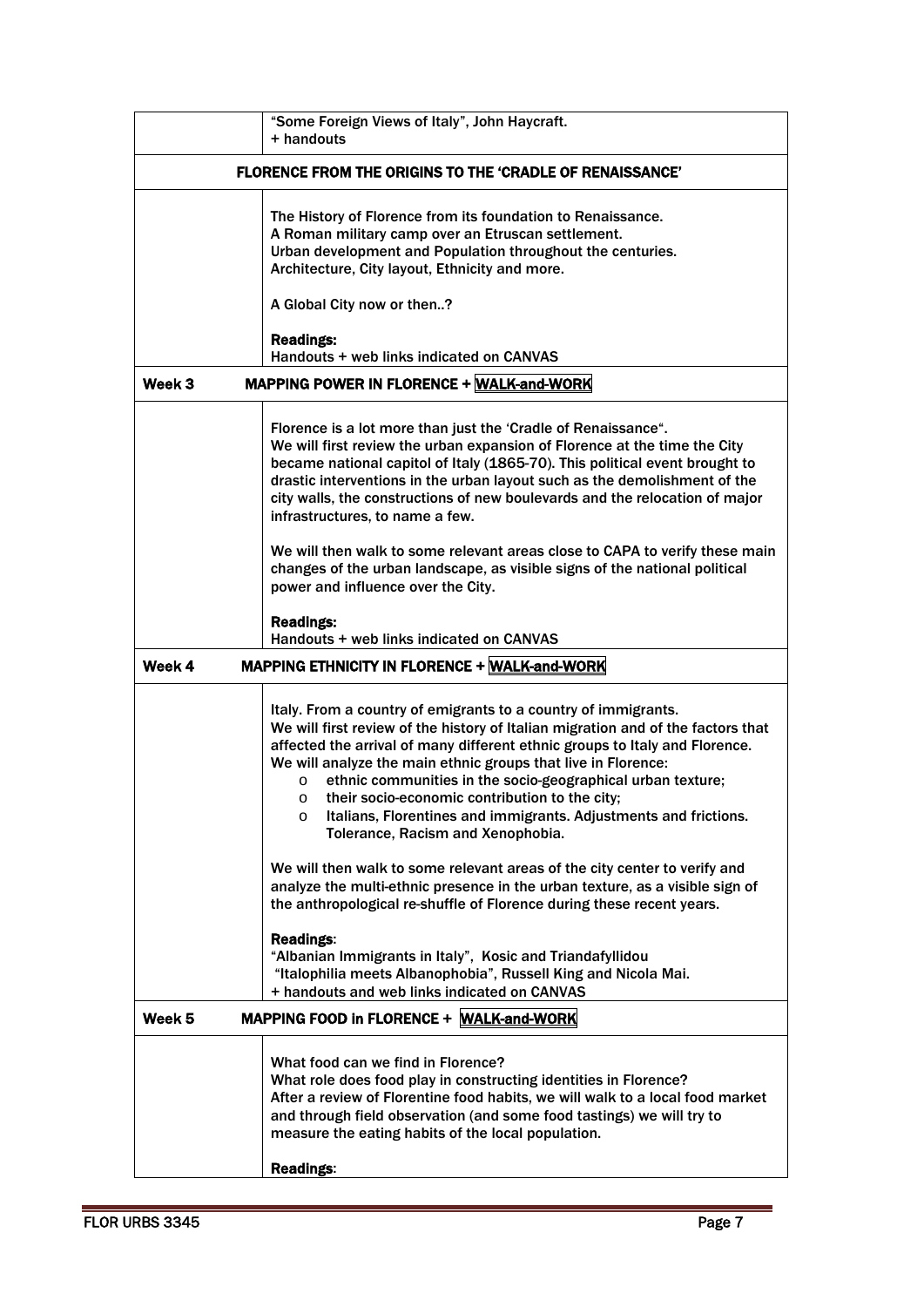|        | "Molto, Ma Buono?", Carole Counihan<br>"Florentine Diet and Culture", Carole Counihan |
|--------|---------------------------------------------------------------------------------------|
| Week 6 | <b>MID-TERM EXAM</b>                                                                  |
|        | Mid-Term Exam                                                                         |

# SPRING BREAK

| Week 8         | URBAN FIELDWORK METHODOLOGY (1) + WALK-AND-WORK                                                                                                                                                                                                                                                                                                                                                                                                                                                                                                                                                                                                                                                                                                    |
|----------------|----------------------------------------------------------------------------------------------------------------------------------------------------------------------------------------------------------------------------------------------------------------------------------------------------------------------------------------------------------------------------------------------------------------------------------------------------------------------------------------------------------------------------------------------------------------------------------------------------------------------------------------------------------------------------------------------------------------------------------------------------|
|                | After the review of terms such as Psychogeography and Flânerie, along with<br>the introduction to the main goals students will pursue with their fieldwork,<br>we will go out of classroom to walk in a nearby neighborhood in order to<br>gain the basic rules and tips for individual or group fieldwork.<br>We will walk together a transect (route) through our chosen suburb to<br>observe:<br>a) the built environment (architectural style, function, condition, key<br>monuments, businesses, marketplaces, piazzas, even graffitis and more);<br>b) the social interaction (people's dressing and talk, gender, age, ethnicity,<br>car traffic, urban bustle, etc.).                                                                      |
|                | Our way to observe, analyze and reflect on the urban 'scape' will be<br>replicated in the next two weeks in the neighborhood that I will assign to<br>each student or group of students for their final essay paper.<br><b>Readings:</b>                                                                                                                                                                                                                                                                                                                                                                                                                                                                                                           |
|                | Handouts + web links indicated on CANVAS                                                                                                                                                                                                                                                                                                                                                                                                                                                                                                                                                                                                                                                                                                           |
| Week 9         | URBAN FIELDWORK (2) + WALK-AND-WORK                                                                                                                                                                                                                                                                                                                                                                                                                                                                                                                                                                                                                                                                                                                |
| Week 10        | Assignment of neighborhood projects to single students and groups of<br>students, along with information and tips on how to reach the area,<br>noticeable things to analyze and more.<br><b>PLEASE NOTE</b> - Students are required to invest a number of hours outside<br>class time (ideally between 4 and 8, between this class and the next two) in<br>order to:<br>reach the neighborhood on their own;<br>$\bullet$<br>walk freely (Flânerie ) within the assigned project area;<br>$\bullet$<br>carry out fieldwork and elaborate observations, reflections and even<br>$\bullet$<br>questions (to ask me in class on next class);<br>decide the format to give to the fieldwork essay.<br>$\bullet$<br>URBAN FIELDWORK (3) + WALK-AND-WORK |
|                |                                                                                                                                                                                                                                                                                                                                                                                                                                                                                                                                                                                                                                                                                                                                                    |
| <b>Week 11</b> | Today's class is dedicated to answer all possible questions that may have<br>arisen from your neighborhood walk.<br>FIELDWORK PRESENTATIONS (1) + MAPPING FLORENCE IN DAN BROWN'S                                                                                                                                                                                                                                                                                                                                                                                                                                                                                                                                                                  |
|                | INFERNO + WALK-AND-WORK                                                                                                                                                                                                                                                                                                                                                                                                                                                                                                                                                                                                                                                                                                                            |
|                | DUE: Field Research Essays to be presented in class (first groups) and<br>related Papers to hand in<br>First part of the class (60 minutes) is dedicated to Fieldwork Presentations.                                                                                                                                                                                                                                                                                                                                                                                                                                                                                                                                                               |
|                | We will then review the main themes addressed in Inferno, the thriller novel<br>written by Dan Brown. We will highlight a number of stereotypes about                                                                                                                                                                                                                                                                                                                                                                                                                                                                                                                                                                                              |